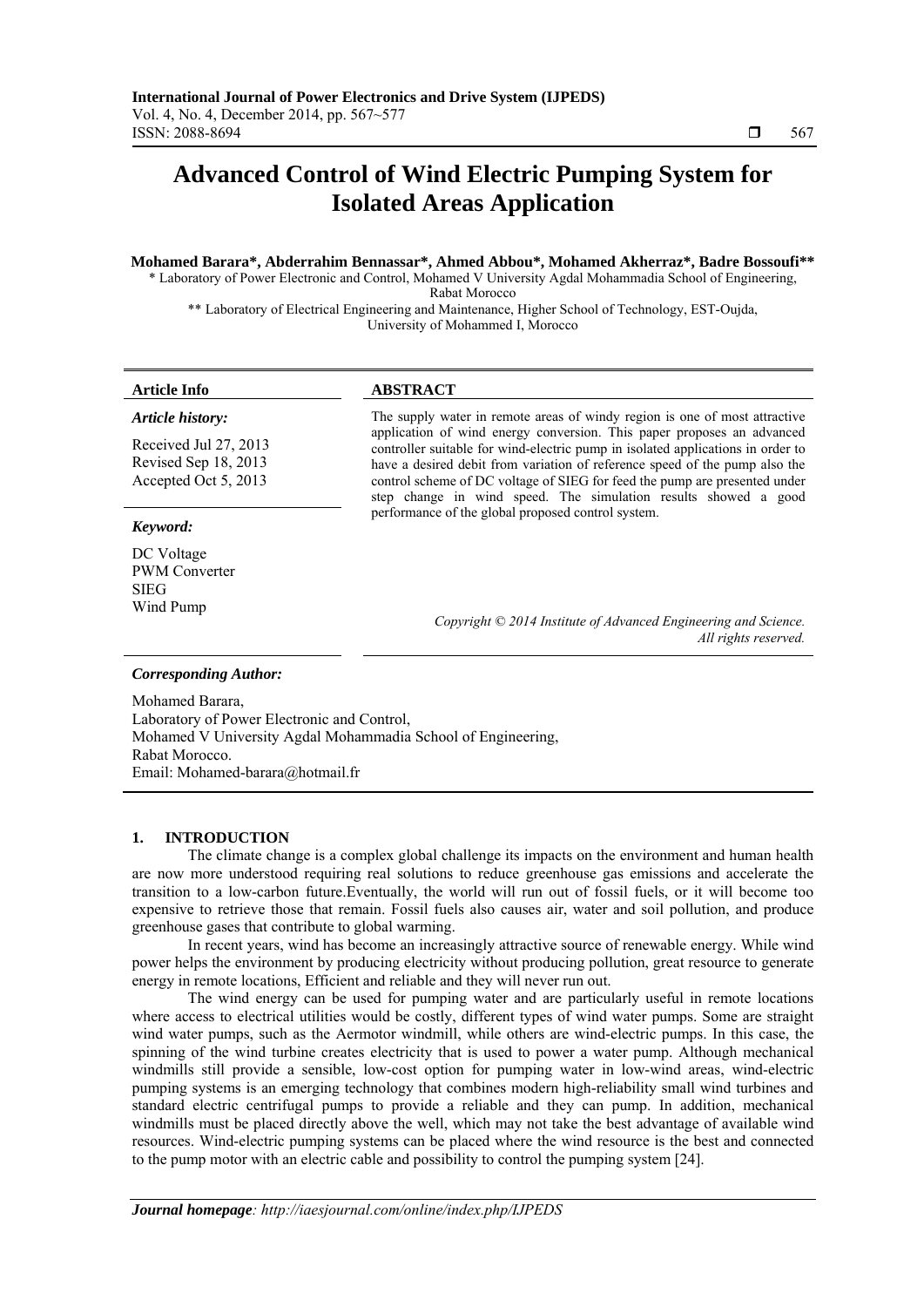An overview of complete mechanical and electrical wind pumping systems is presented in Figure 1 and Figure 2.





In this context our application aims to make good use of the wind electric pump system, including a good control of the pumping speed, and of course ensuring a control of the voltage source of the generator.

The induction machine is a very popular generator used wind turbine systems in isolated areas to generate electrical energy also for motor application because of its low price, mechanical simplicity, robust structure, as compared to other machine. However, the major draw back of the SIEG (Self Excited Induction Generator). A poor voltage regulation under change in load and speed in stand-alone system. In literature many researchers have proposed numerous control for regulating the terminal voltage [1]-[2], [4]-[5], [8], [10], [12]-[13].

Since the aims of the proposed system consists of a SEIG driven by an unregulated rotor speed supplies induction motor loaded with a centrifugal pump (non linear load). The proposed control should have keeps the DC bus voltage at a constant value for supplied inverter when the speed of the wind change and the application of pump, based in this regulation then we are more interested towards a desired state while varying the debit from the variation of the reference speed of the pump.

 The indirect vector control using rotor flux orientation for two controls with fuzzy logic regulation applied in order to carry out DC voltage of SIEG and speed of the pump. Detailed Matlab/Simulink-based simulation studies are carried out to demonstrate the effectiveness of the proposed scheme.

# **2. SYSTEM DESCRIPTION AND CONTROL SCHEME**

A self-excited induction generator using three phase AC capacitors can start its voltage buildup only from a remnant magnetic flux in the core, the voltage buildup starts when the induction generator is driven at a given speed and an appropriate capacitance connected at its terminals, However, for a system with a single DC capacitor as proposed in this paper it cannot start the voltage buildup from the remnant flux in the core [2]. The proposed system starts its excitation process from a charging circuit an external battery. Since this paper focuses on modeling and behavior of the electrical part of the system, the turbine is not taken into account. Rotor speed is taken as an independent and variable input into the model. The main components of the proposed system are shown in Figure 3.



Figure 3. Control structure proposed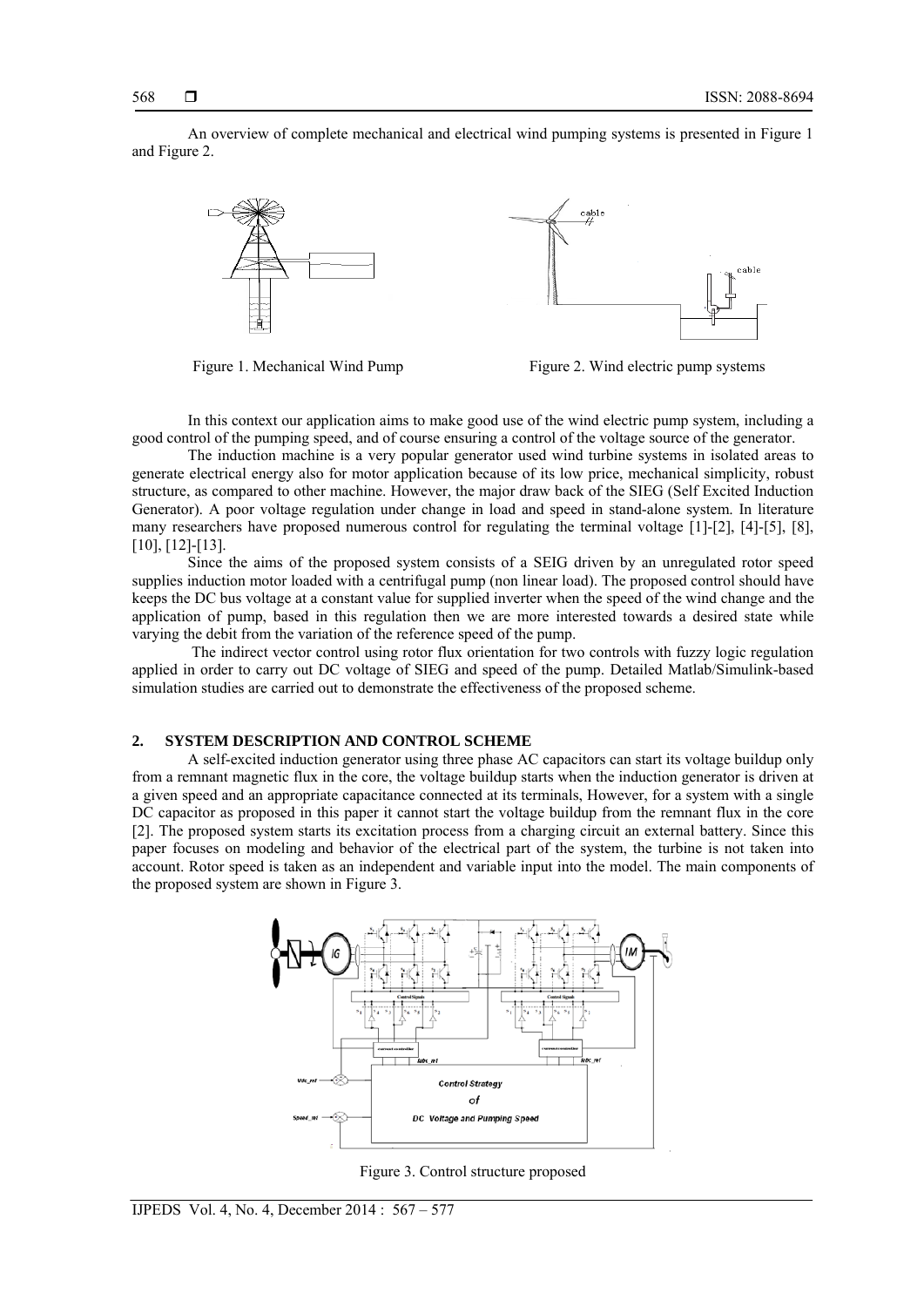The components are Induction Generator, PWM rectifier PWM inverter, and Induction Motor coupled with a centrifugal pump those modelling are explained below.

#### **2.1. Mathematical Model of Induction Machine**

The following equations describe model of the squirrel-cage induction machine the stationary dq reference frame:

$$
V_{sd} = R_s \dot{I}_{sd} + \frac{d\psi_{sd}}{dt} - \frac{d\theta_s}{dt} \psi_{sq} \tag{1}
$$

$$
V_{sq} = R_s \dot{I}_{sq} + \frac{d\psi_{sq}}{dt} + \frac{d\theta_s}{dt} \psi_{sd} \tag{2}
$$

$$
\psi_{rd} = L_r \dot{I}_{rd} + M \dot{I}_{sd} \tag{3}
$$

$$
\psi_{rq} = L_r \dot{x}_{rq} + M \dot{x}_{sq} \tag{4}
$$

$$
V_{rd} = R_r \dot{I}_{rd} + \frac{d \psi_{rd}}{dt} - \frac{d \theta_r}{dt} \psi_{rq}
$$
\n
$$
\tag{5}
$$

$$
V_{rq} = R_r . i_{rq} + \frac{d \psi_{rq}}{dt} + \frac{d \theta_r}{dt} \psi_{rd}
$$
\n
$$
\tag{6}
$$

Electromagnetic torque is expressed as:

$$
C_e = P \frac{M}{L_r} (\psi_{rd}.i_{sq} - \psi_{rq}i_{sq})
$$
\n
$$
\tag{7}
$$

#### **2.2. Mathematical Modeling of the control scheme for induction generator**

In order to model any field oriented control system, it is necessary to choose the synchronously rotating reference frame (d, q) In the RFO control system, the rotor flux vector is aligned with the d-axis Figure 4, which means:



Figure 4. dq and alpha beta frame

$$
\psi_{rd} = \psi_r \tag{8}
$$

$$
\psi_{rq} = 0 \tag{9}
$$

From the desired value of the DC voltage, it is possible to express that the reference power by:

$$
V_{dc\_ref}.i_{dc} = P_{ref} \tag{10}
$$

*Advanced Control of Wind Electric Pumping System for Isolated Areas Application (Mohamed Barara)*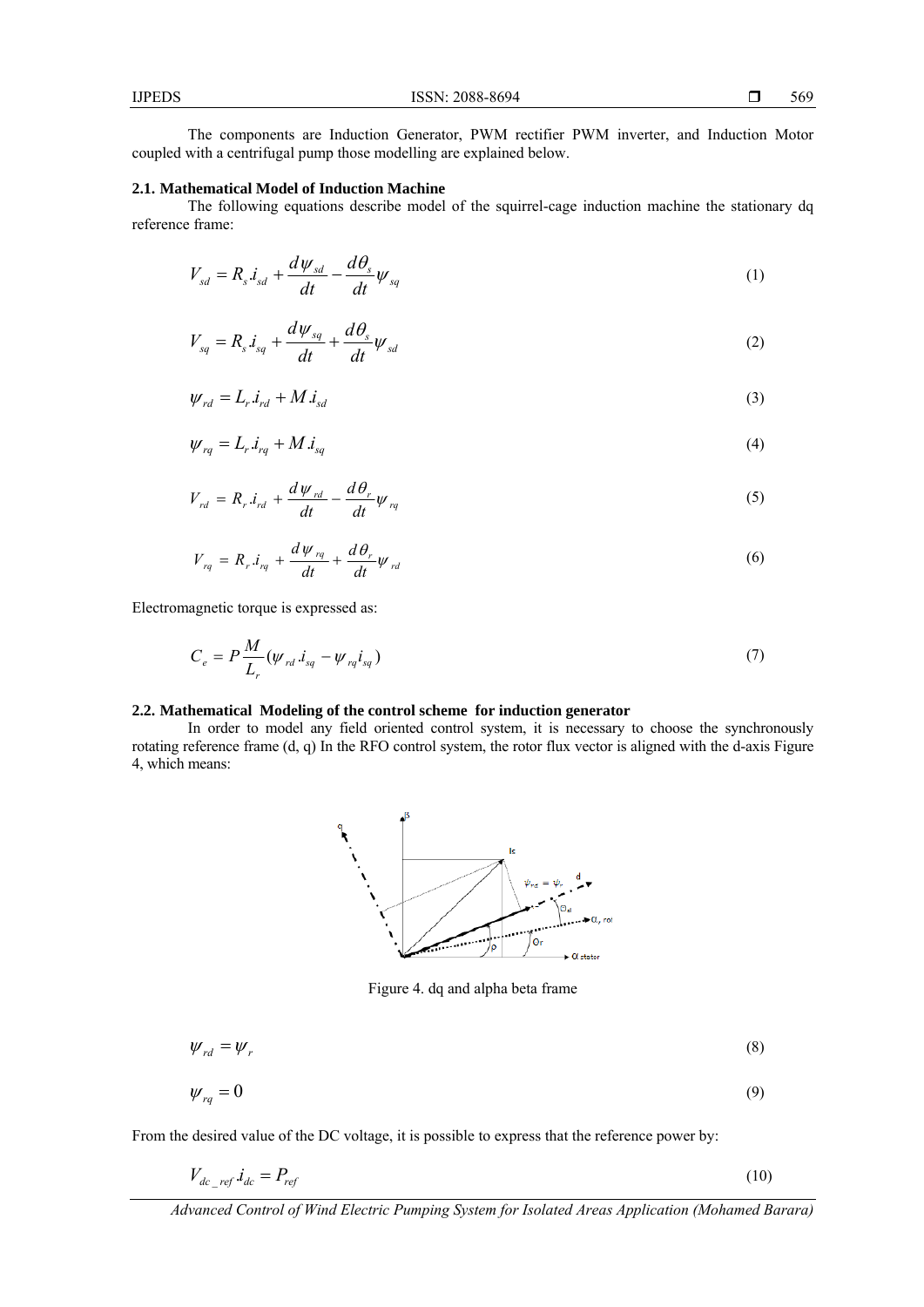The electromagnetic torque:

$$
C_{em} = \frac{P_{ref}}{\Omega} \tag{11}
$$

The control voltage  $V_{dc}$  can be done via the electromagnetic torque control, the derivative of rotor flux can be written as:

$$
\frac{d\psi_r}{dt} = \frac{M}{\tau_r} i_{sd} - \frac{1}{\tau_r} \psi_r \tag{12}
$$

The slip frequency can be written as:

$$
\omega_r = \frac{M}{\tau_r} \frac{i_{sd}}{\psi_r} \tag{13}
$$

And,

$$
\omega_s = \omega + \omega_r \tag{14}
$$

Then,

$$
\omega_s = \omega + \frac{M}{\tau_r} \frac{i_{sd}}{\psi_r} \tag{15}
$$

The field angle is calculated as:

$$
\theta_s = \int \omega_s dt \tag{16}
$$

The electromagnetic torque is expressed from the current *isq* by:

$$
C_e = p \cdot \frac{M}{L_r} \psi_r \cdot i_{sq} \tag{17}
$$

The flux controlled by *isd* and electromagnetic torque controlled by *isq*.

$$
\psi_r = p \cdot \frac{M}{1 + p \tau_r} i_{sd} \tag{18}
$$

 The several studies carried out shows that the fuzzy logic control provides good results for contributions to conventional regulation that was introduced for this type of regulator in order to have a good performance in our application.



Figure 5. Block diagram control scheme of SIEG

l,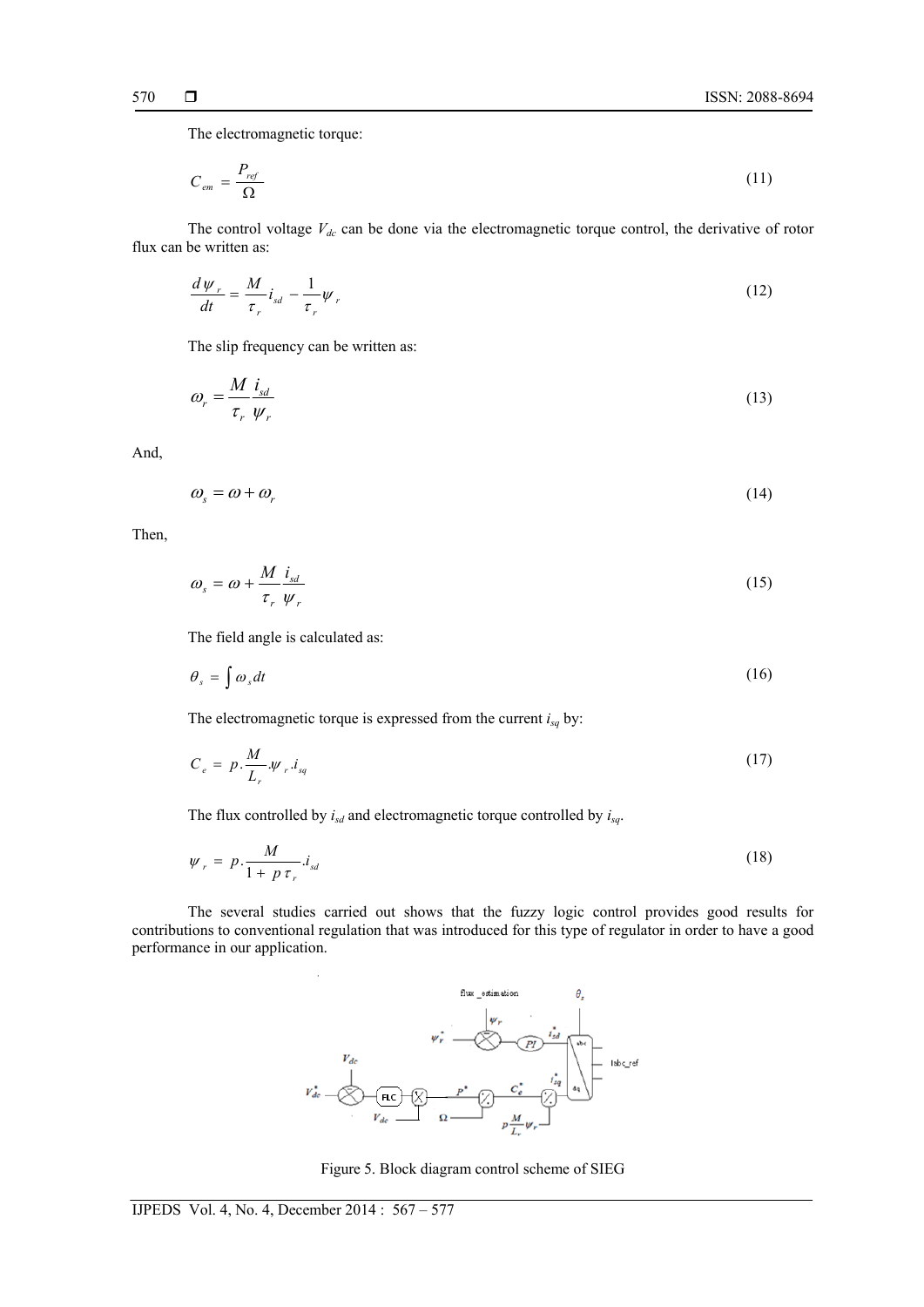#### **3. FUZZY LOGIC CONTROL**

The FLC consists of four major blocks, Fuzzification, knowledge base, inference engine and defuzzification.

There are two inputs, the voltage error  $e(k)$  and the change of voltage error  $ce(k)$ . The two input variables are calculated at every sampling time as:

$$
e(k) = V_{dc}(k)^* - V_{dc}(k) \tag{19}
$$

$$
ce(k) = Vdc(k)*-Vdc(k-1)
$$
\n(20)

Where  $V_{dc}^*$  (k) denotes the reference speed,  $V_{dc}^*(k)$  is the actual speed and  $e(k-1)$  is the value of error at previous sampling time.

#### **3.1. Fuzzification**

The crisp input variables are  $e(k)$  and  $ce(k)$  are transformed into fuzzy variables referred to as linguistic labels. The membership functions associated to each label have been chosen with triangular shapes. The following fuzzy sets are used, *NL* (Negative Large), *NM* (Negative Medium), *NS* (Negative Small), *ZE* (Zero), *PS* (Positive Small), *PM* (positive Medium), and *PL* (Positive Large). The universe of discourse is set between – 1 and 1. The membership functions of these variables are shown in Figures 6, 7 and 8.



Figure 6. Membership function for input e Figure 7. Membership function for input ce



Figure 8. Membership function for output u

#### **3.2. Knowledge Base and Inference Engine**

The knowledge base consists of the data base and the rule base. The data base provides the information which is used to define the linguistic control rules and the fuzzy data in the fuzzy logic controller. The rule base specifies the control goal actions by means of a set of linguistic control rules [19]. The inference engine evaluates the set of IF-THEN and executes 7\*7 rules as shown in Table 1. The linguistic rules take the form as in the following example:

IF e is NL AND ce is NL THEN u is NL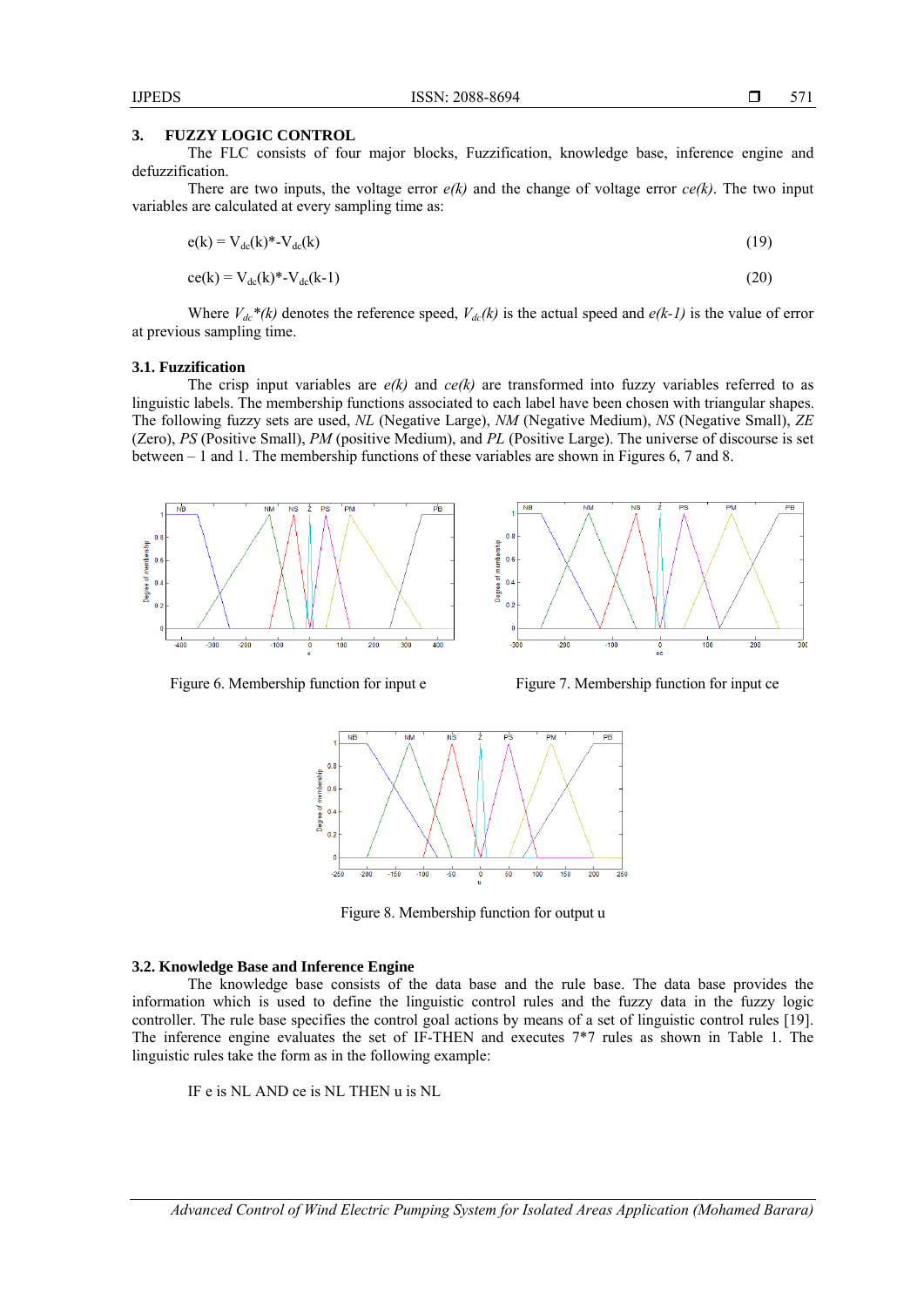| Table 1. Fuzzy Rules Base |     |           |    |     |     |           |     |
|---------------------------|-----|-----------|----|-----|-----|-----------|-----|
| ce/e                      | NL  | NΜ        | NS | ΖE  | PS  | PМ        | PL. |
| NL                        | NL  | NL        | NL | NL  | NM  | NS        | ZE. |
| NΜ                        | NL  | NL        | NL | NM  | NS  | ZE.       | PS  |
| NS                        | NL  | NL        | NΜ | NS  | ZE. | PS        | PM  |
| ZE.                       | NL. | NΜ        | NS | ZE. | PS  | <b>PM</b> | PI. |
| <b>PS</b>                 | NM  | <b>NS</b> | ZE | PS  | PM  | PL.       | PI. |
| <b>PM</b>                 | NS  | ZE.       | PS | PМ  | PL. | PL.       | PI. |
| PL.                       | ZF. | PS        | PM | PL. | PL. | PL.       | PL. |

#### **3.2.1. Defuzzification**

In this stage, the fuzzy variables are converted into crisp variables. There are many defuzzification techniques to produce the fuzzy set value for the output fuzzy variable. In this paper, the centre of gravity defuzzification method is adopted here and the inference strategy used in this system is the Mamdani algorithm.

# **3.2.2. The Reference Rotor Flux Linkage Required**

The reference rotor flux linkage required at any speed is calculated based on this maximum flux linkage, which corresponds to the minimum rotor speed hence at any rotor speed the reference rotor flux linkage is given by [2].



Figure 9. Relationship between rotor speed and rotor flux linkage

# **3.2.3. Mathematical model of PWM Converter**



Figure 10. PWM Converter

The DC bus voltage reflects at the output of the inverter in the form of the three-phase PWM AC voltages  $V_{sa}$ ,  $V_{sb}$  and  $V_{sc}$ . These voltages may be expressed as: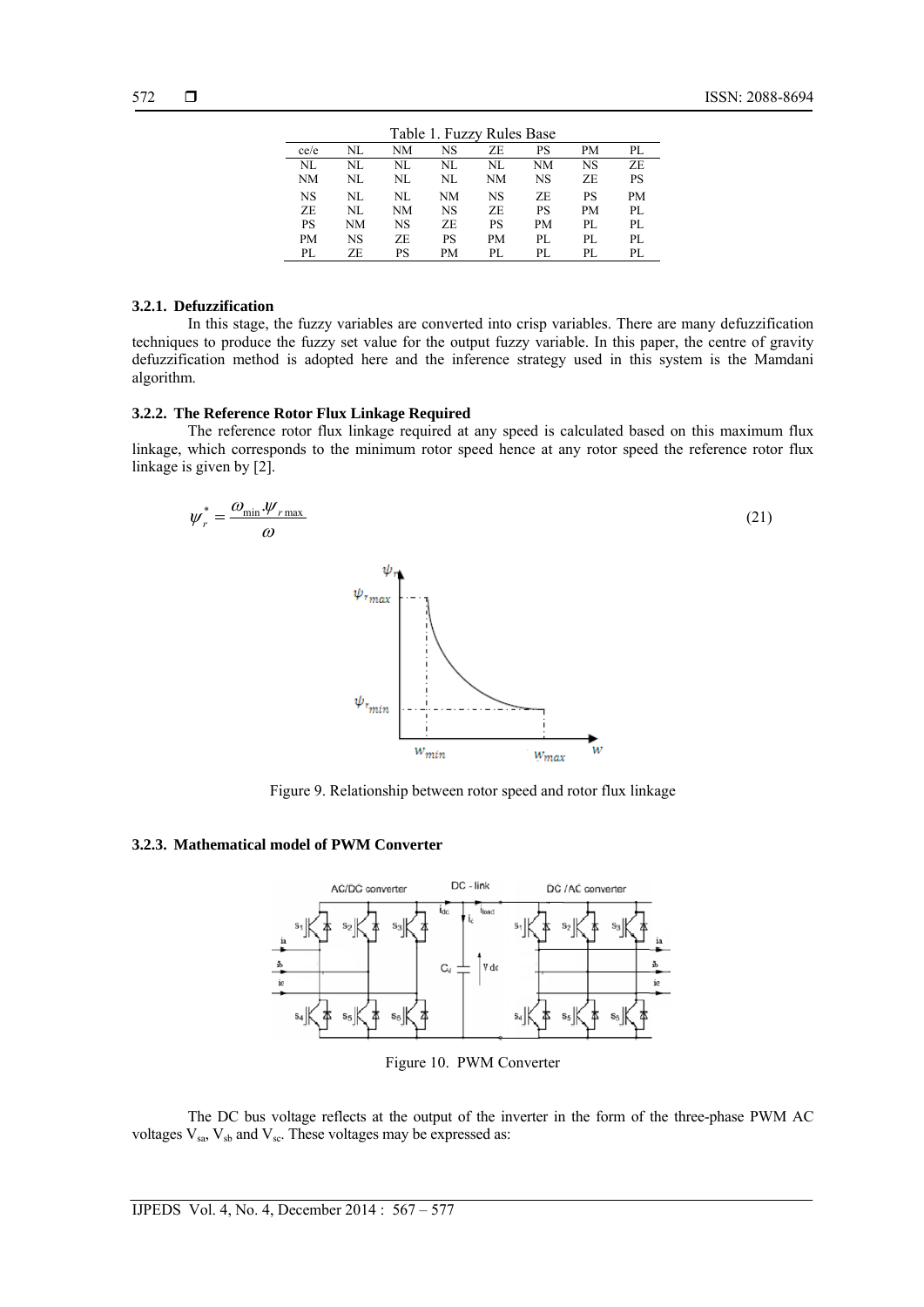IJPEDS ISSN: 2088-8694

$$
V_{sa} = \frac{1}{3} V_{dc} (2S_a - S_b - S_c)
$$
 (22)

$$
V_{sb} = \frac{1}{3} V_{dc} (2S_b - S_c - S_a)
$$
 (23)

$$
V_{sc} = \frac{1}{3} V_{dc} (2S_c - S_a - S_b)
$$
 (24)

The derivative of the DC bus voltage and when non linear load is present is defined as:

$$
\frac{d}{dt}V_{dc} = \frac{1}{C}(S_a \dot{I}_a + S_b \dot{I}_b + S_c \dot{I}_c - \dot{I}_{load})
$$
\n(25)

While  $i_{load}$  current drawn by the pump and  $S_a$ ,  $S_b$  and  $S_c$  are the switching functions for the ON/OFF positions of the rectifier switches  $S_1-S_6$ .

The relation of the inverter input and output current are given by the following expression:

$$
i_{load} = S_a \dot{t}_a + S_b \dot{t}_b + S_c \dot{t}_c \tag{26}
$$

 $S_a$ ,  $S_b$  and  $S_c$  are the switching functions for the ON/OFF positions of the inverter switches  $S_1$ - $S_6$ .

#### **3.2.4. Modeling of the control scheme for induction motor**

Following the same procedure for the control of the generator, but in this case our regulation based to control rotor speed, the block diagram explain the control strategy as show in Figure 6.

It becomes possible to control the torque independently by the q-axis stator current, and the rotor flux can be controlled with the d-axis stator current with a delay. In this case, the torque can be expressed as:

$$
C_e = p \cdot \frac{M}{L_r} \cdot \psi_r \cdot i_{sq} \tag{27}
$$

By keeping the rotor flux constant, the expression of the rotor flux can be given by:

$$
\psi_r = \frac{M}{1 + p \tau_r} \dot{I}_{sd} \tag{28}
$$



Figure 11. Block diagram control scheme of induction motor

In order to operate the motor at high efficiency, the inverter works on the principle of bang-bang control with three independent hysteresis controllers. The calculated values of the three-phase stator currents are compared with the reference values and the inverter elements are switched accordingly to impress the necessary terminal voltages to the motor phases [15].

*Advanced Control of Wind Electric Pumping System for Isolated Areas Application (Mohamed Barara)*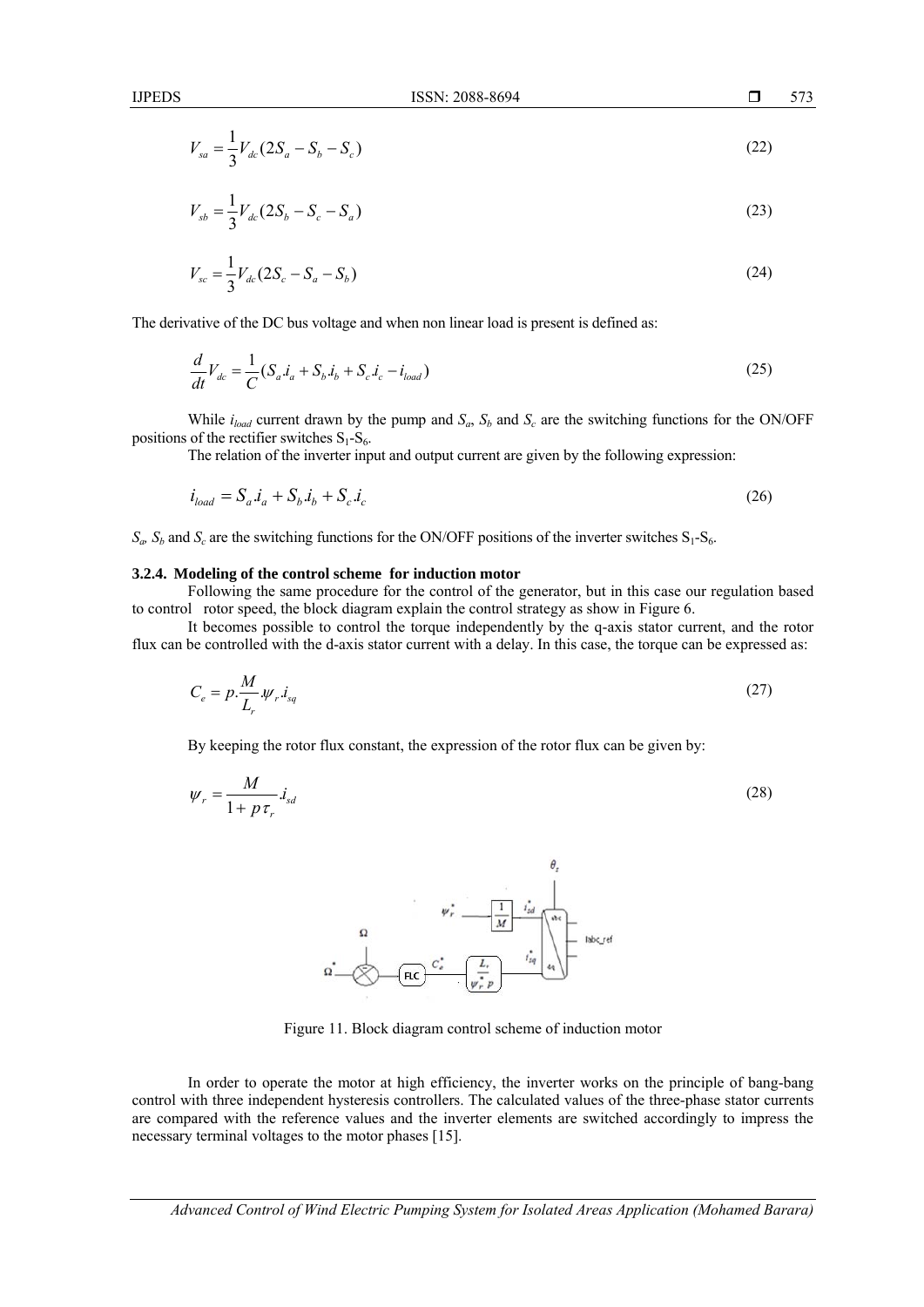#### **4. PUMP MODEL**

The pump used is of centrifugal type which can be described by an aerodynamic load which is characterized by the following load equation:

$$
C_r = K^* \Omega^2 \tag{29}
$$

Where  $K$  is the pump constant

# **5. SIMULATION RESULTS AND DISCUSSION**

The global of all circuit components. The system is implemented using MATLAB/SIMULINK .The dynamic performance of the whole system for different operating conditions is studied; the sequence of simulation is as follows:

- a) The simulation completed with in 30 seconds.
- b) The reference DC voltage is set at 600V.
- c) The voltage build up process is under no load condition.
- d) The pump applied to the induction generator at  $t=2s$ .
- e) The system was simulated for variable wind speed after connected the pump as show in Figure 12.
- f) Then reference pump speed is set to different value of 120 rad/s to 170 rad/s, and 140 rad/s, as show in Figure 17.

The SEIG output voltage is converted into DC voltage by using the controlled rectifier circuits. The output voltage of the rectifier is 600 volts. This DC voltage is given to the source inverter to produce required output voltage of the pump.

The Induction motor loaded with a centrifugal pump. suddenly is applied at  $t=2s$  it is observed that the value of the DC bus voltage is maintained at a constant value even if the wind speed changes at 14s and 18s and variation of pump speed at 12s and 20s. The fuzzy voltage controller provides a rapid and accurate response for the reference. The reference flux and estimate is shown in Figura 14. Also Figure 15 shows the variation in d-axis, q-axis stator currents in the rotating reference frame.

The Figure 16 shows the stator current at the terminals of the induction generator.



Figure 12. Variation of wind speed (rad/s)



Figure 13. DC capacitor voltage profile of the SIEG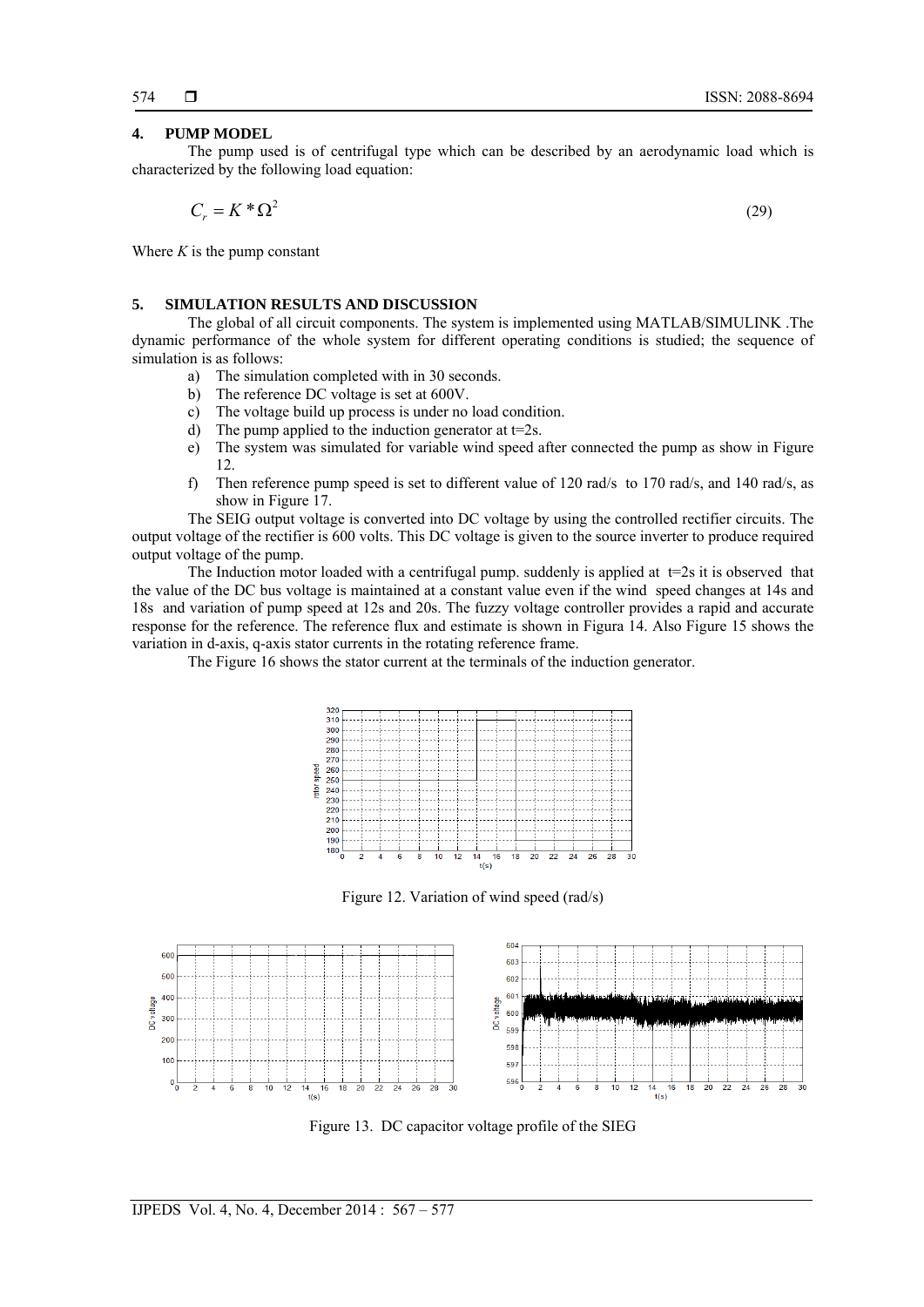

Figure 14. Reference and estimate rotor flux of the SIEG



Figure 15. Variation in d-axis, q-axis stator currents in the rotating reference frame







Figure 17. Reference pump speed ans pump speed

*Advanced Control of Wind Electric Pumping System for Isolated Areas Application (Mohamed Barara)*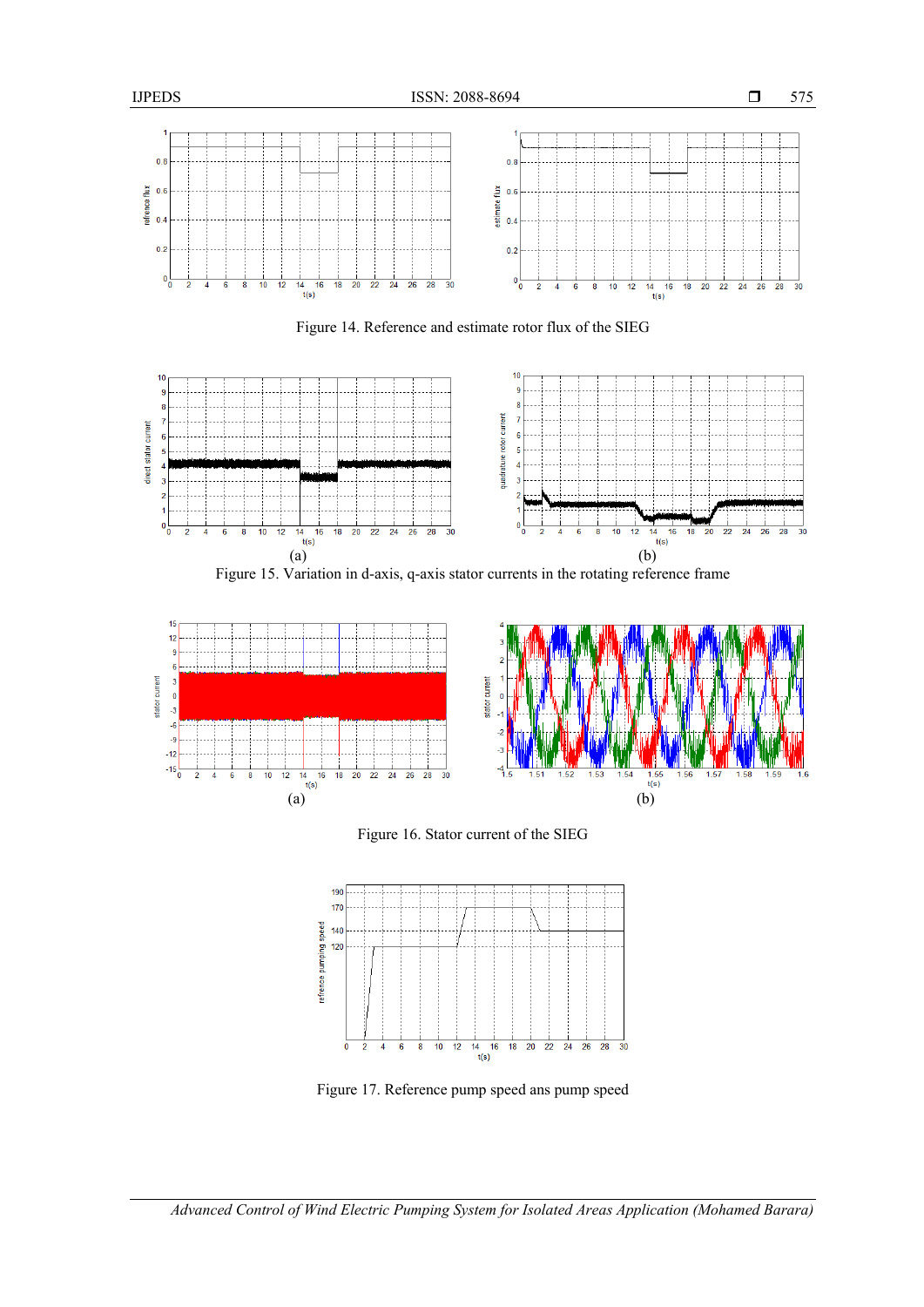### **5.1. Regulation of the Pump Speed**

After connecting the pump we can say that the pump speed follow the given reference as shown in Figure 18 at 12s and 20s ,also is observed that pump speed not affected by the variation of wind speed of the generator ,then the system became more stable and more robust. The Figure 19 shows the variation of stator currents of the pump.



Figure 18. Reference pump speed ans pump speed



Figure 19. Stator Current of the Pump

# **6. CONCLUSION**

This paper introduces the modeling and simulation of the wind electric pumping systems using MatlabSimulink the studies are made by formulating the mathematical models and control for global system. It has been demonstrated that the system is able to feed pump system by regulated DC bus voltage and satisfactory desired debit from variation reference speed of the pump under variable wind speed. All results obtained confirm the effectiveness of the proposed controllers and it has been found to be satisfactory such wind electric pumping successfully in windy remote locations.

#### **REFERENCES**

- [1] Ahmed T, Nishida K, Nakaoka M, Tanaka. Advanced Control of a Boost ACDC PWM Rectifier for Variable-Speed Induction Generator. *K Applied Power Electronics Conference and Exposition. APEC '06.* Twenty First Annual IEEE. 2006; 956-962.
- [2] D Seyoum, MF Rahman C Grantham. *Terminal voltage control of a wind turbine driven isolated induction generator using stator oriented field control.* Proc. IEEE APEC'03, Miami Beach, FL, USA. 2003; 2: 846–852
- [3] Michał Knapczy, krzysztof Pienkowski. *Analysis of pulse width modulation techniques for AC/DC line-side converters.* Prace Naukowe Instytutu Maszyn, Napedów i Pomiarów Elektrycznych Politechniki Wrocławskiej. 2006
- [4] Raja Singh Khela, KS Sandhu. ANN Model for Estimation of Capacitance Requirements to maintain Constant Air-Gap Voltage of Self-Excited Induction Generator with Variable Load. *IJCST*. 2011; 2(4).
- [5] K Premalatha, S Sudha. Self-Excitation and Voltage Control of an Induction Generator in an Independent Wind Energy Conversion System. *International Journal of Modern Engineering Research (IJMER)*. 2012; 2(2): 454-461.
- [6] ML Elhafyani, S Zouggar, Y Zidani, M Benkaddour. Permanent and Dynamic Behaviours of Selfexcited Induction Generator in Balanced Mode. *M. J. Condensed Mater*. 2006; 7: 49 - 53.